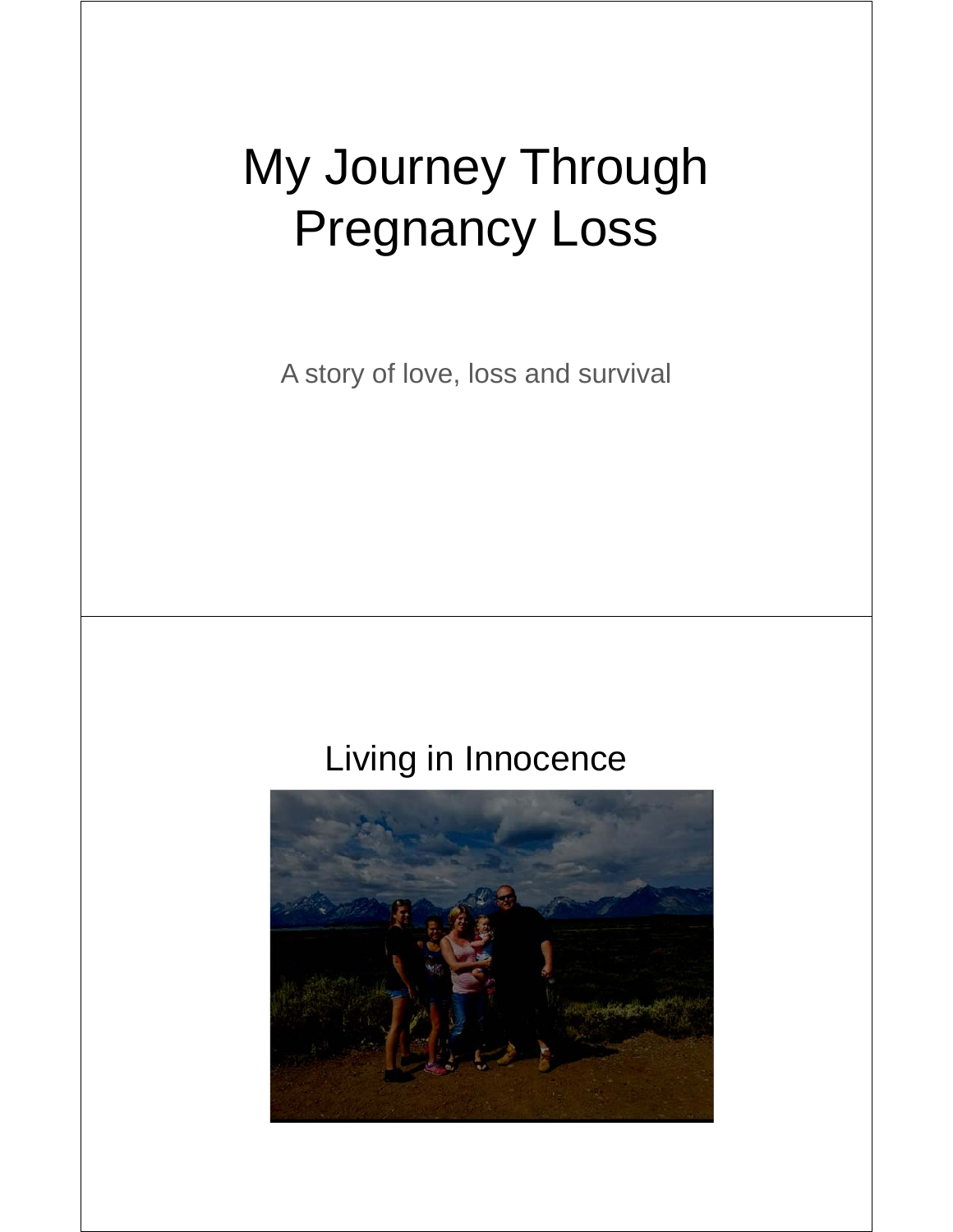#### Missed Miscarriage

**My lifeless baby, only measuring 8 weeks 3 days at the NT Scan done at 12 weeks**



## Blissfully Unaware of Reality

My 2 year old daughter ecstatic to spread some love to her baby sibling.





Baby clothes shopping for a baby we'd never get to meet.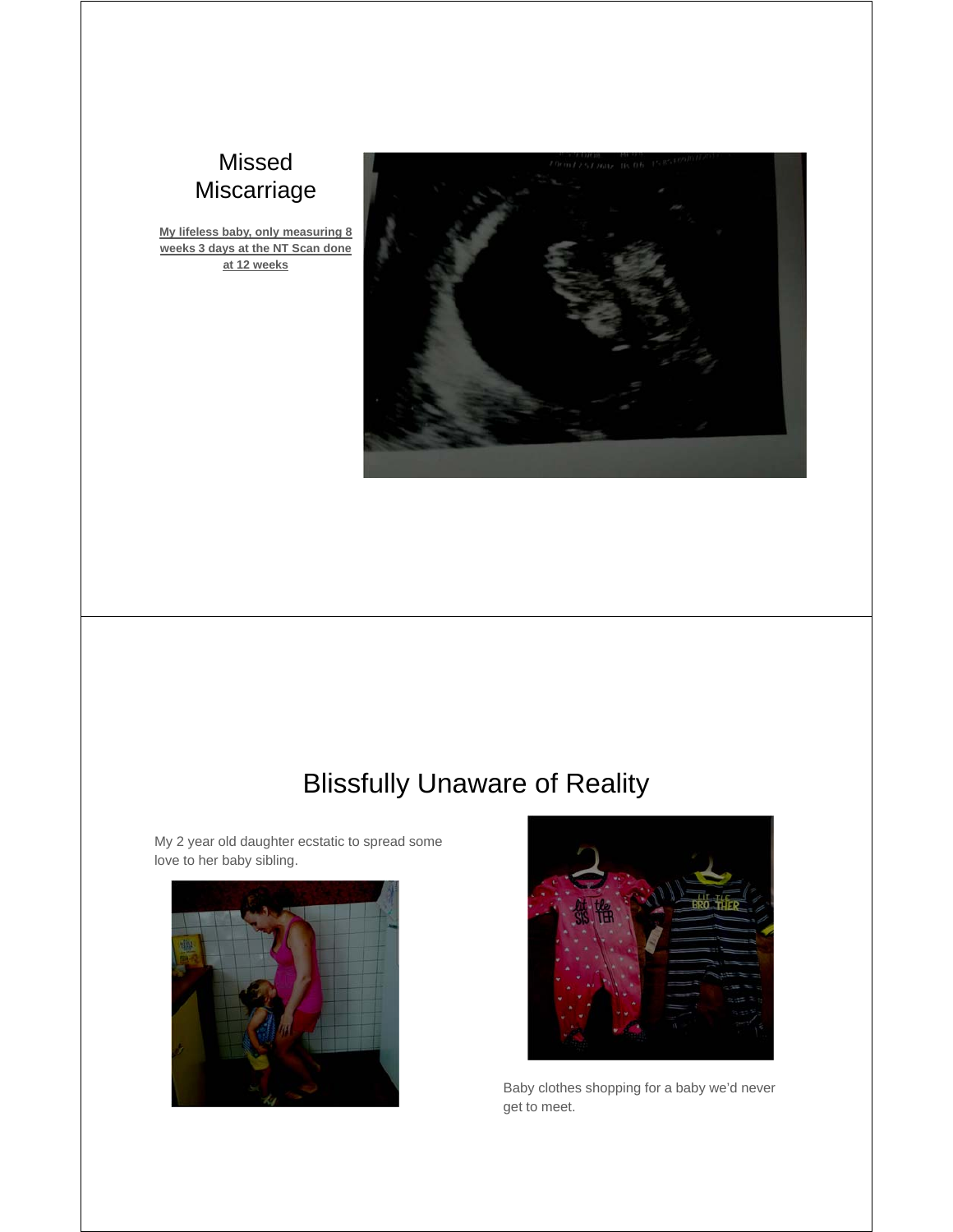### Before and After Devastation hit



The divide of life as I knew it.

The image on the left is days before finding out the baby had no heartbeat. The image on the right is approximately 1 week after the last d&c I needed for that pregnancy



#### What Made the **Difference**

The quilt square that was meant for someone much further along. For me it meant not leaving the maternity ward completely empty handed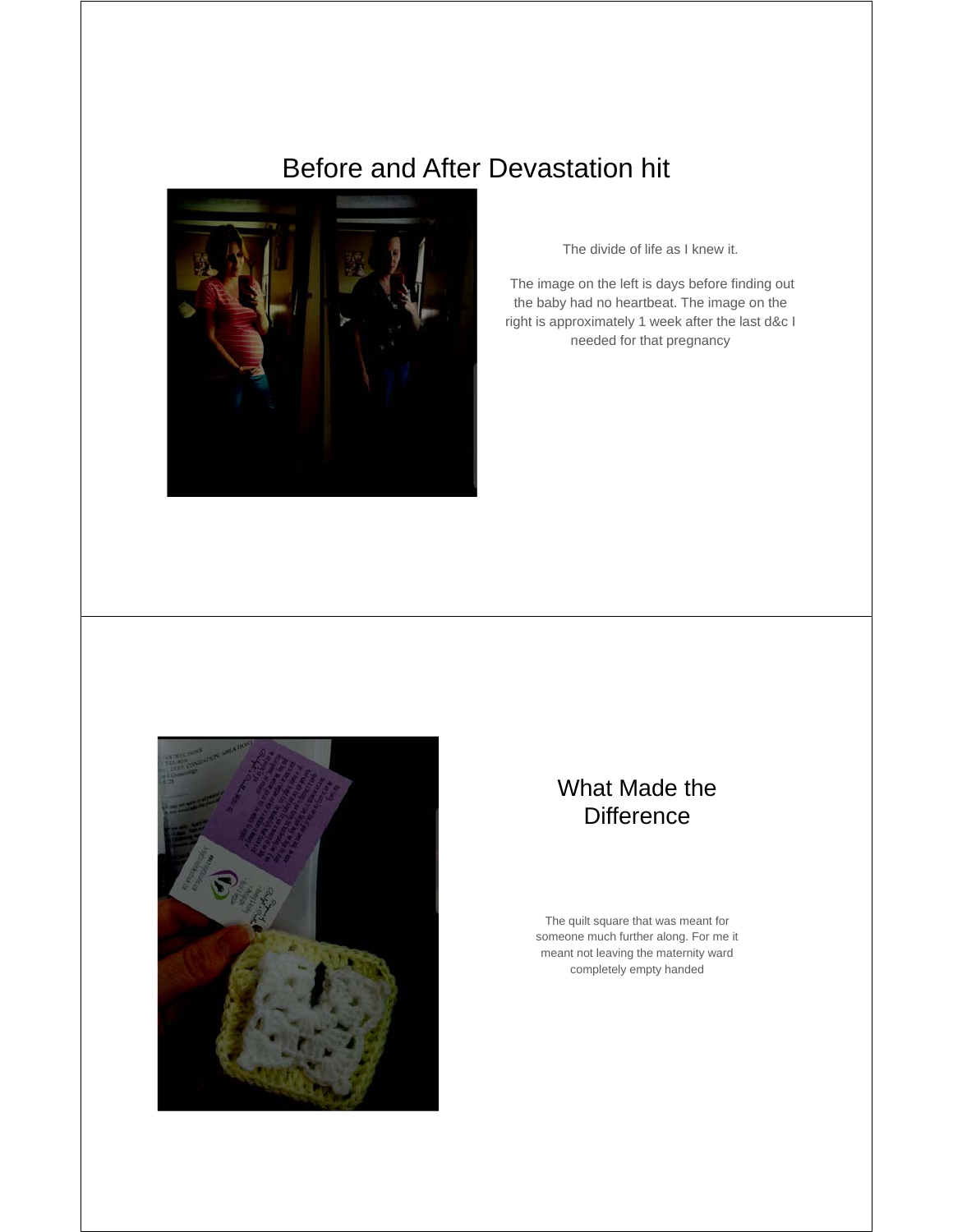#### Blaming Yourself

What went wrong? Was it the little kiddie ride I rode on with my two year old?



## Saying Goodbye Again

Feeling as if I'm reliving a nightmare





Always my rock through everything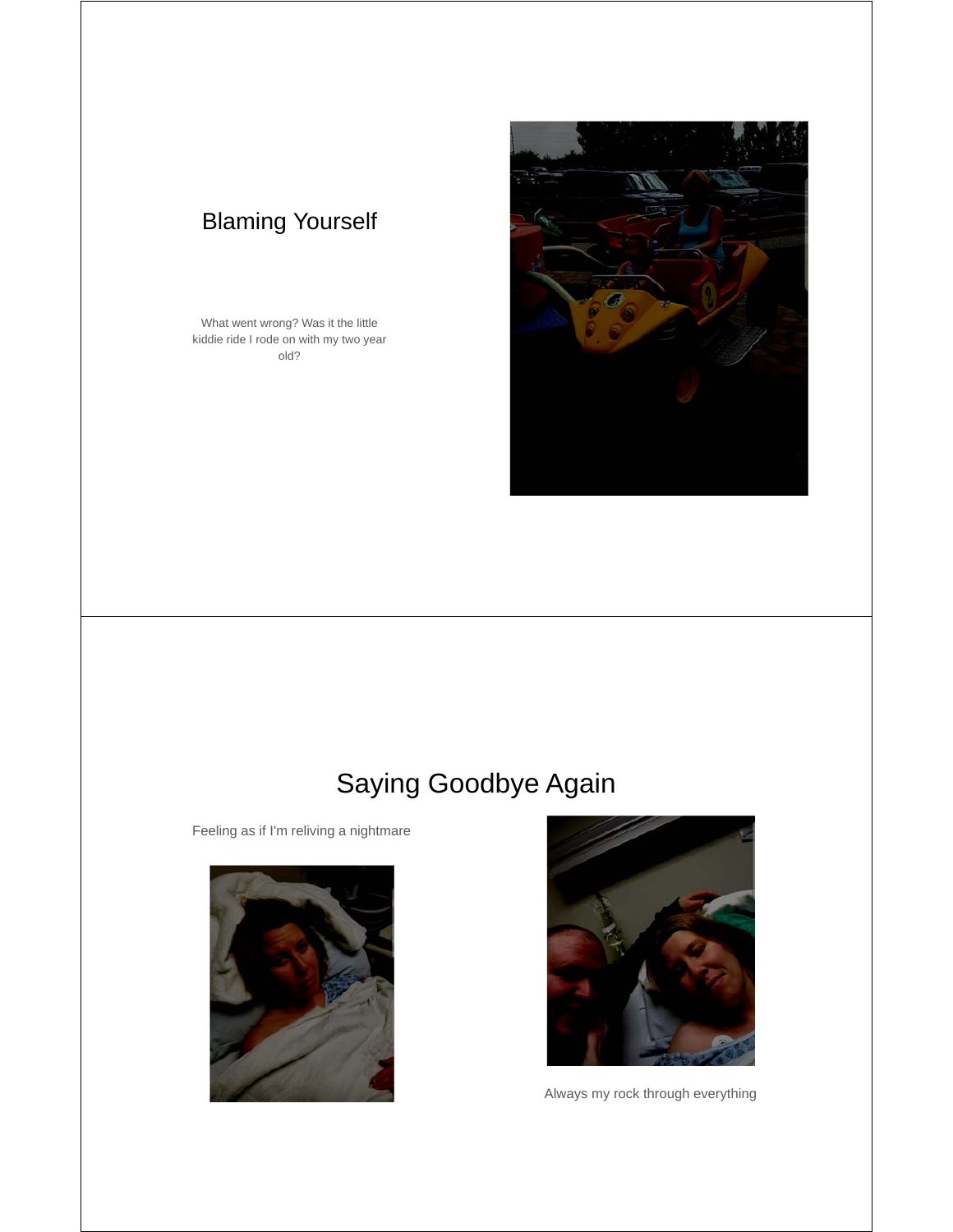# Coping With Grief



## Ray of Hope For Bereaved Parents

A support group for anyone seeking support in coping with the struggles caused by pregnancy and infant loss.



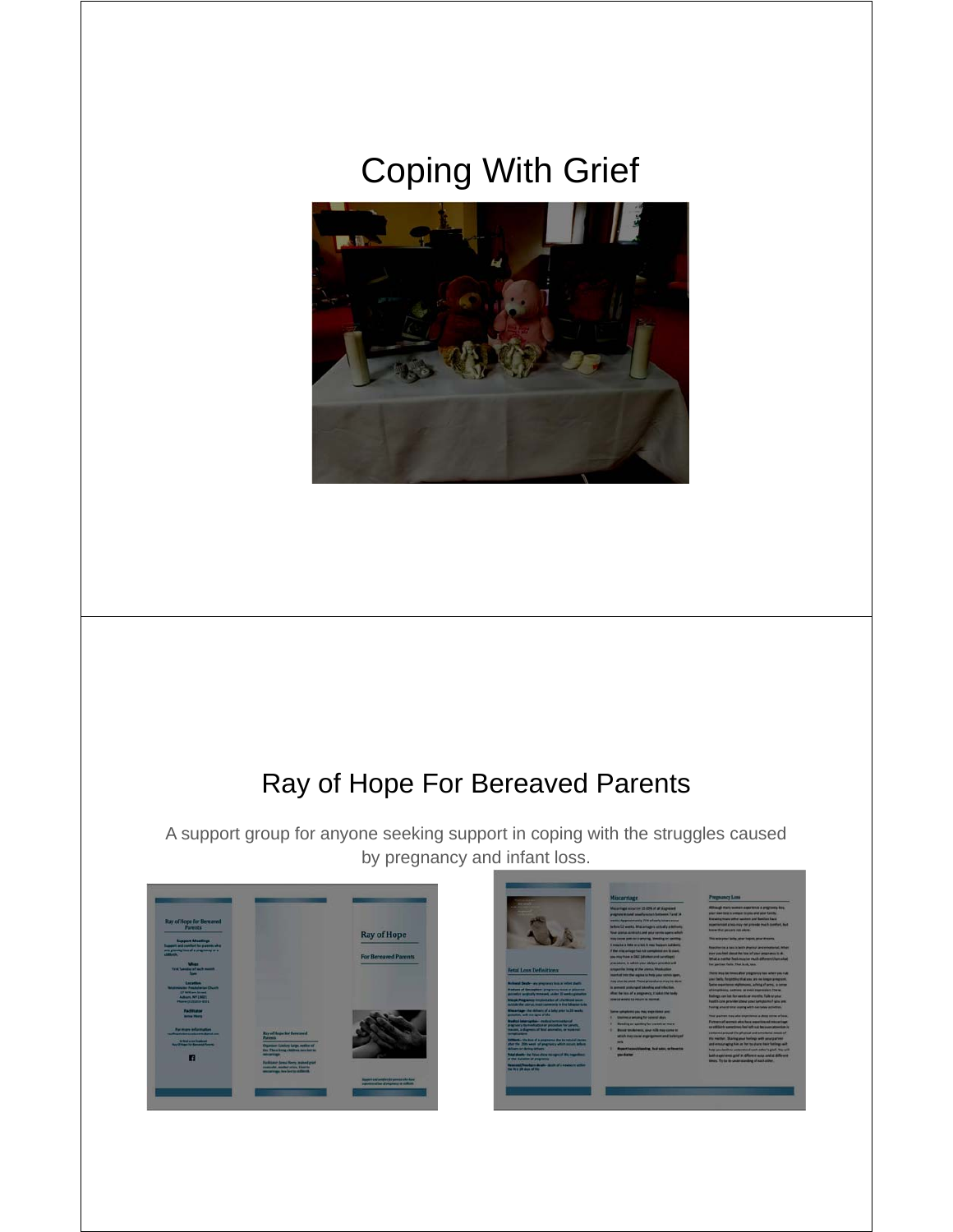#### Anxiety With Pregnancy After Loss

Listening to my son's heartbeat on a home doppler because I couldn't wait 4 weeks between appointments.





#### When Anxiety Turns to Reality

ER visit at 16 weeks pregnant, first hemmorage.